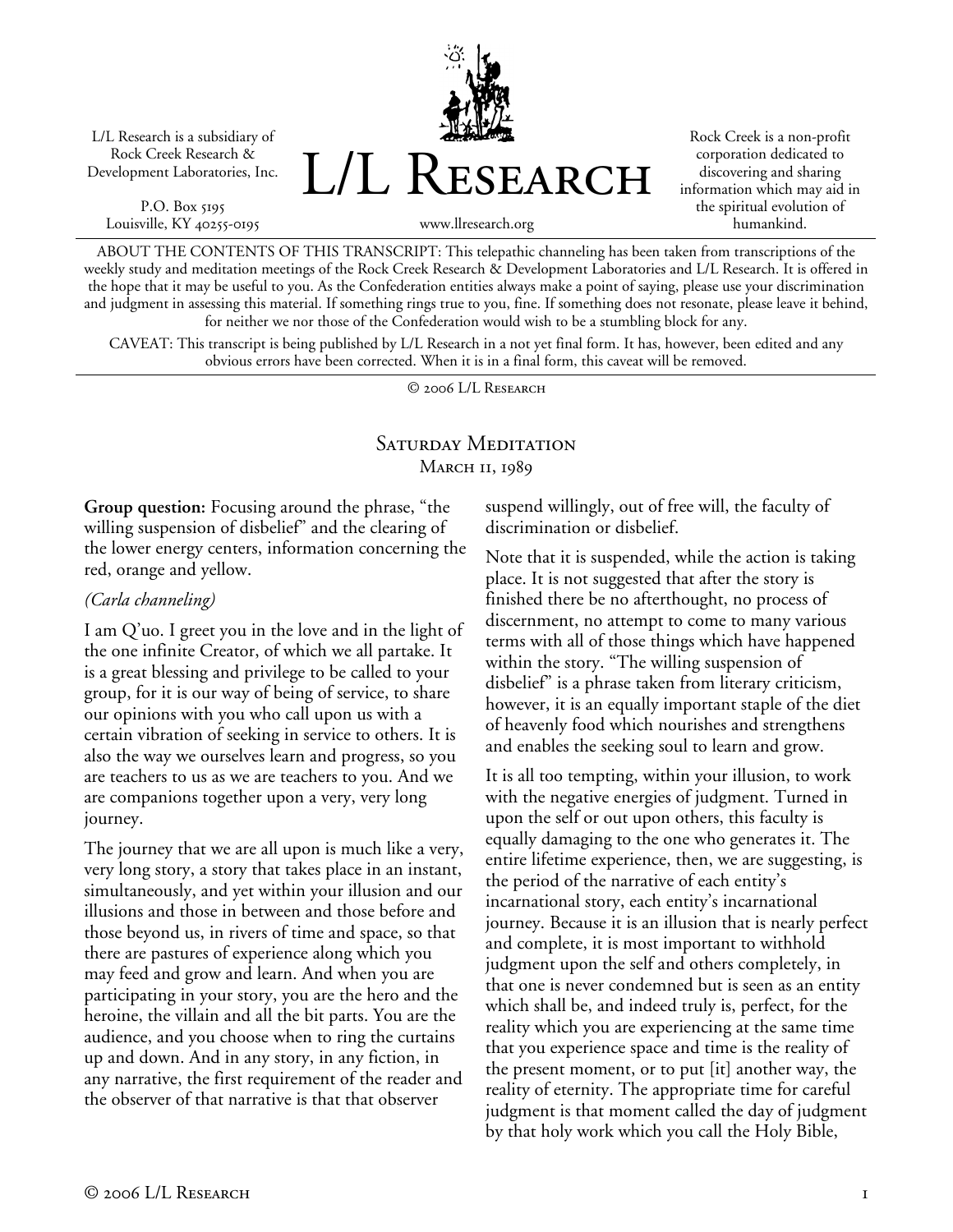and that day shall arrive for each, and the judge shall be yourself. It is you that you must please. It is you that you must convince. It is you that are the critic. It is you that will write the outline of your next play, when you decide in the far more enlightened atmosphere outside of your particular illusion what biases you still wish to emphasize and what ones to de-emphasize.

Now, within any extended story cycle, which is, indeed, the life experience, there are many times of transformation and epiphany, many new beginnings, and it is at those times that we do, indeed, encourage each to take stock of the present moment, to remove that suspension of discrimination and disbelief and to examine, as deeply and as completely as possible, using rational and intuitive faculties alike, what it is that the lesson just experienced has been catalyst concerning, and then, as you gaze at the present moment and move into the river of time and space in the future, you may think carefully what you wish, what you desire, for what you feel passion, hunger and thirst. And when you have found the intensity within yourself, you know the direction you wish to go within the new situation, within the new story, within the new cycle of being that moves as the seasons do within the emotions to heart and the mind of each entity which [is] ensouled within a body within your sphere of existence at this time.

There is another phrase which may lend some illumination to the phrase, "the willing suspension of disbelief," and that is a phrase used by, shall we say, one of your more angst-ridden Christian apologists. That phrase is, "the leap of faith," for you see, the willing suspension of disbelief can only be done in the faith that it is safe to disbelieve—that is, to the intelligent, rational mind—like saying that it is safe to jump off the cliff without a moment's thought for how deep the cliff may be or what lies below. This is what faith is about. It is a choice made in a vacuum. The choice is very simply to abide and to have faith. What shall you have faith in? We would not call it anything more specific than love, for love is the closest word you have in your language to the terrible, awful, beautiful, creative and infinite love of the infinite One, the Father and Mother of all that there is.

It is not easy to leap into space within one's mind and heart, having nothing to hold onto but the faith itself which you have decided is your first choice.

You have decided to trust the process whereby you shall learn what you came here to learn, and you take the step; you cooperate with change and you are in midair almost immediately. Not only has your disbelief been suspended, you yourself are suspended upon nothing but faith. This will occur time and time again to one who seeks.

This cycle of an experienced faith and a faith only hoped for is the necessary cycle of the seasons of the soul, for no soul can learn with unmitigated suffering, nor can any soul learn with unmitigated joy. The dynamic of the desert and the oasis is that which gives dynamic, interest and detail to each seeker's unique path. Let us say that each of you is on a very long journey. So does the one known as Jesus speak of the prodigal son. We find that in this connection, this story is helpful in illustrating the willing suspension of disbelief, or the leap of faith. In the first place, we would point out that that entity which did not go upon a journey, which made no mistakes, and had no good or sad adventures, was incapable of rejoicing, whereas that prodigal son, which had done so many things incorrectly, had squandered his inheritance, and was living with swine, was able to experience deep and intensely felt emotions of sadness, longing for home, hunger to be even a slave in his father's household.

And so, footsore and weary to the bone, hungry and thirsty for home, come we all along the road, along our story, along our journey. We know that our Father greets us with joy and gives us a feast and we know that joy. We can anticipate it. And all of these feelings are within a story, that story that is unable to be felt except upon an inner level.

So, too, you may choose to see your story in everyday, mundane, logical and pragmatic ways. Yet, you shall not learn as a soul by this technique. Far more shall you learn if you seek to suspend all disbelief in love, if you leap into love, whether it is a void or whether it is full and can hold you completely, you must make that choice always at each beginning, at each turn in the path.

In order to do this, it is very much necessary to meditate upon the daily basis, to put oneself in the Father's house at the Father's feasting table for just a few moments in the day, so that you know who you are and Whose you are. You are not your own. You do not belong to yourself. You are a story in the mind of the infinite Creator. May you leap into each